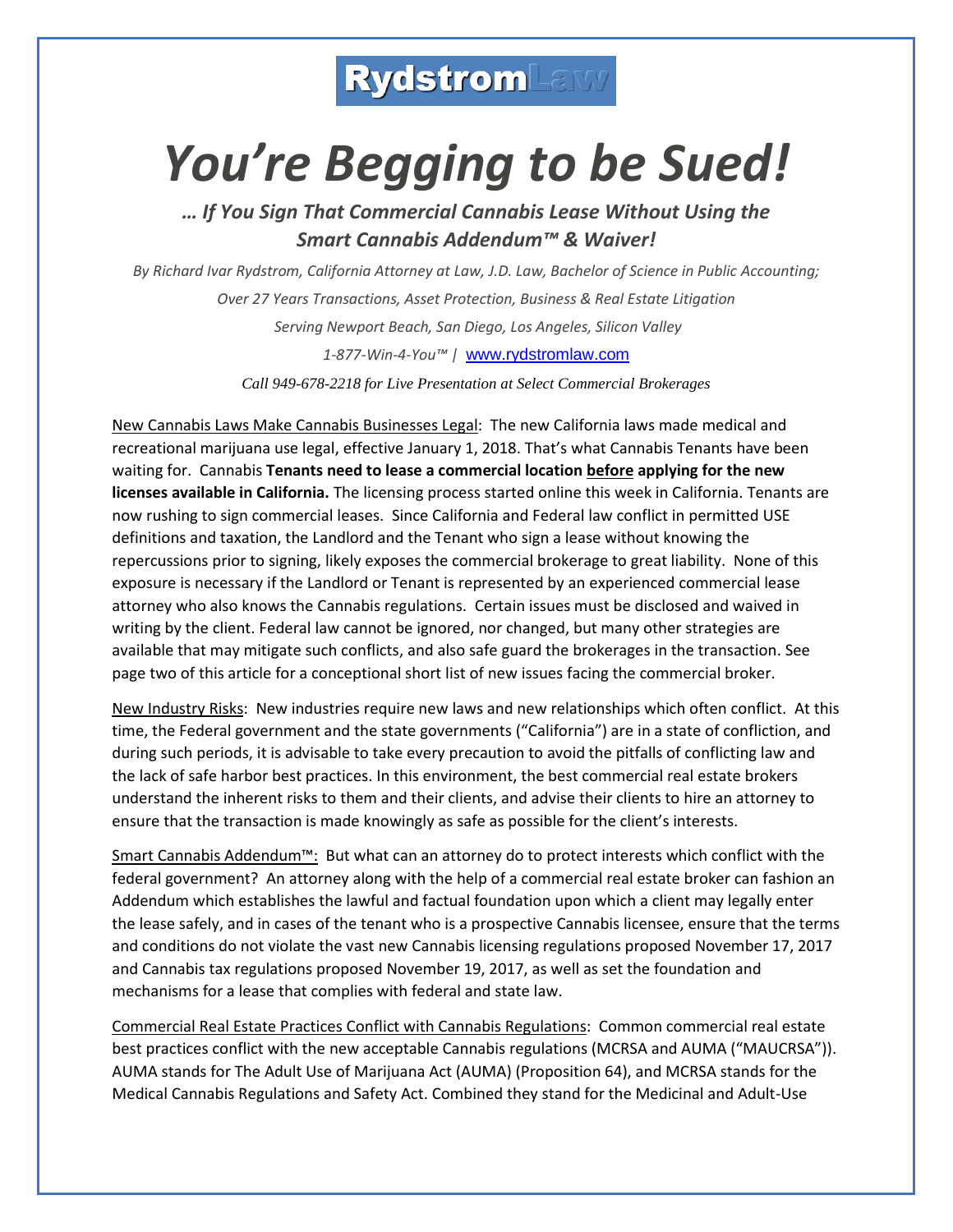Cannabis Regulation and Safety Act (MAUCRS). A lease which violates the many traps contained therein will be vulnerable to attack by the Landlord and Tenant and or by the governments (federal, state and local). Attack of a lease, which is a written contract in California, may include rendering it void or subject it to rescission - with all monies paid on the lease, now due and owing to the other side! That can be very costly. Additionally, the licensee may lose the license and or the landlord and tenant may become de-facto partners by ownership, control or access. This is a very serious matter. But it can be solved by the smart cannabis Addendum.

Conflicts Which Must Be Addressed & Knowingly Waived by Client: The commercial real estate broker must know the conflicting issues and obtain a knowing waiver from client. The broker must also know how to steer around the license and regulation traps of the tenant Cannabis licensee. For example, is the tenant seeking licensure for Cultivation, Manufacturing, Distribution, Testing, Dispensary, or Transportation, and any variations including the Microbusiness license. If these traps are not avoided, the tenant (and or landlord) may be injured or damaged in the process. Some of the topics which must be addressed in the Addendum (as well as the body of the agreement) include but are not limited to:

- 1. Federal law may prohibit key tax deductions or expenses to both the Tenant and Landlord;
- 2. The Tenant may need to understand that certain unique build-out issues exist which may require permissions by the Landlord in the Lease, prior to signing;
- 3. What are the new proper entity structures available for Cannabis tenants;
- 4. What percentage ownership/control require licensure and Tenant/Landlord approval;
- 5. How can we deconflict California and Federal law, if at all;
- 6. How can we address Nuisance Breach/Defaults;
- 7. How can we address Illegal Unlawful Breach/Defaults;
- 8. How can we address Unlawful Use Breach/Defaults;
- 9. How can we address compliance with local & California law;
- 10. Should we, and to what extent, have a Tenant share in pass-thrus/CAM Charges;
- 11. Should Landlord share in profits of Tenant;
- 12. How much control may Landlord retain;
- 13. Should there be more than one licensee per parcel;
- 14. How far away must premises be from schools and parks;
- 15. Must premises be in an Industrial location;
- 16. Should Landlord retain or be granted access for repairs and inspections;
- 17. Should Landlord or Tenant agree to Work Lists or Build-outs;
- 18. Should Work Lists or Build-outs be conditioned on compliance with Use;
- 19. Should Tenant and Landlord certify compliance with Local and State Laws (conditional use permits);
- 20. Should Landlord and Tenant agree to select law and facts including protections in bankruptcy;
- 21. Are there *legal* methods to protect wealth and retirement cash flow from the Cannabis industry?

Cannabis Tax Practices Differ from Common California Business Standards: Tax preparer Art Huerta says: general California business tax practice requires reporting all income for all activities whether legal or illegal under IRC 61, with ordinary and necessary expenses offsetting such income under IRC 162. However, with a Cannabis tax return, pursuant to IRC 280E, the client is not permitted to deduct as IRC 162 expense items which are realized from illegal activities including Cannabis, as the federal government unlike California, regard same as illegal as a controlled substance. Some cases have allowed such expenses but *usually for separated activities* which are not considered illegal, for example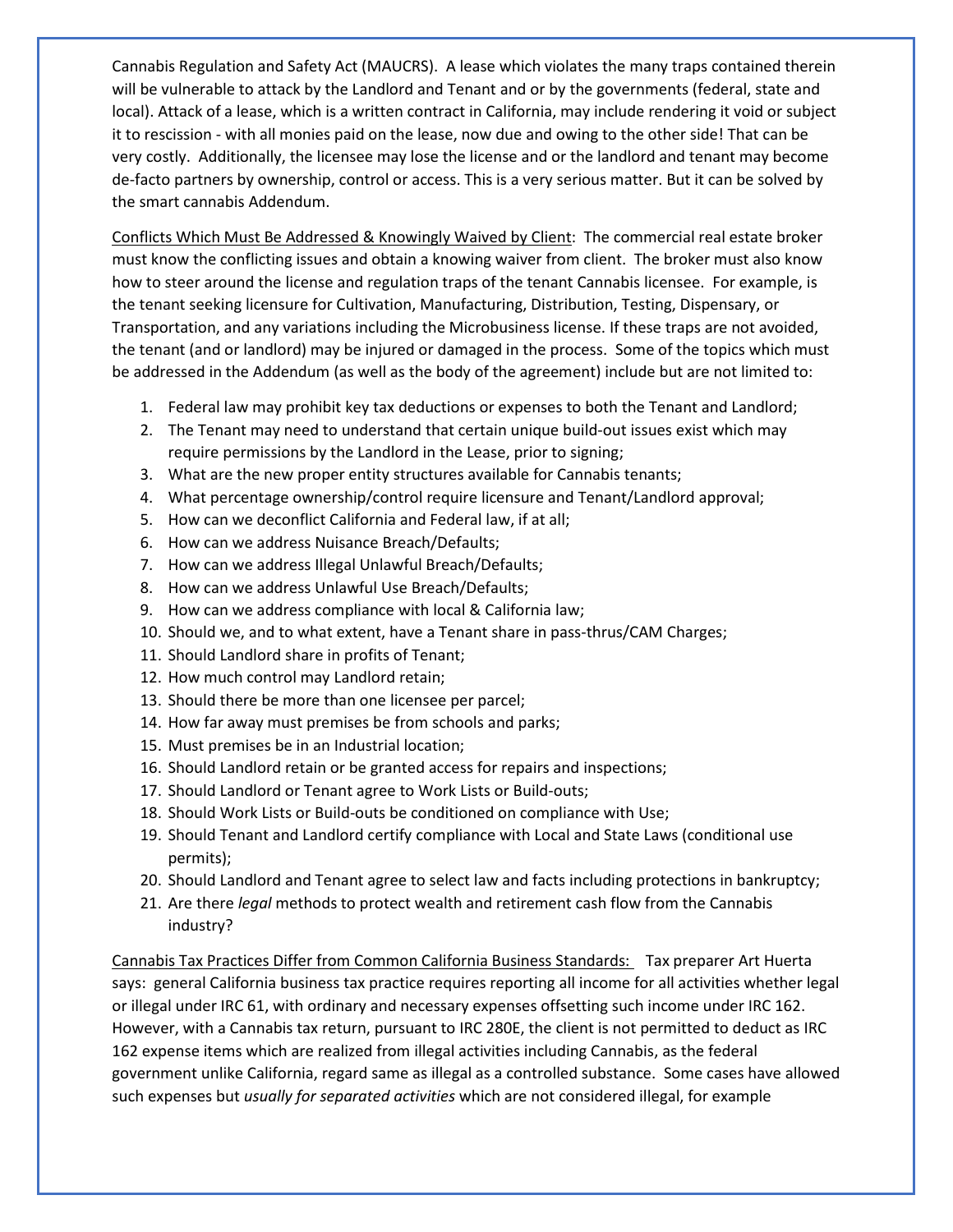caregiving or paraphernalia, but not from the sales of cannabis. However, these deductions may generally be allowed for the Cost of Goods Sold (COGS), but impeccable records must be kept. The *design and construction* of the unit is also key to setting a foundation for success in the Cannabis business. Knowing how to classify 1245 and 1250 Property is required before approving a design and construction of the build-out.

About the Author: New industry conflicts require experienced attorneys who have led the way during times of conflicting laws. Commercial real estate and litigation experience is necessary to help solve the conflicts facing the Cannabis Tenant and Landlord in California at this time. Richard Rydstrom, Esq. has a record of leading the way through conflicting times nationally and in California. Richard was Chairman of CMIS Mortgage Coalition (DC) reconciling diverse disparate interests of the banks and the consumer borrowers in developing neutral solutions to the Great Recession of 2007, including the HAMP mortgage modification program and the commercial tax modification regulations with or for the U.S. Treasury and the foreclosure and consumer interest groups. When the 110th Congress wanted a neutral analysis and congressional statement regarding the problems and solutions of the pre-Great Recession, they chose Mr. Rydstrom. When the banks and consumer groups wanted a formal explanation and speech regarding the first HAMP Mortgage Modification Program outline from President Obama and the U.S. Treasury, they chose Mr. Rydstrom. Mr. Rydstrom also served as a settlement officer for all California Superior Courts in Los Angeles. Richard is also a member of the Mediator Registry created when Los Angeles lost its funding to settle lawsuits in its VSO Program. Mr. Rydstrom has been quoted or published by: United States Congress, The Los Angeles Times, USA Today Magazine, MortgageOrb, Mortgage Daily News, Orange County Register, Tax.org, National Business Institute, CMISfocus eMagazine, Pepperdine University (Law, Business Journal), AIR Commercial Real Estate Association, Constructor Magazine for the AGC Association, Society of California Accountants, various Landlords and Real Estate Owners associations and others. Richard is a frequent keynote speaker, moderator, panelist, and CLE instructor for National Business Institute for lawyers, judges, banks, and servicers.

Superb Attorney Rating by AVVO: With more than 27 years of legal experience, Richard Rydstrom is rated Superb, 10 out of 10 by Avvo – the world's largest rating directory of lawyers. He has vast experience representing commercial tenants and landlords, plaintiffs, defendants, business owners, and consumers.



Free Initial Consultation: Attorney Richard Rydstrom is accepting select clients for representation in the new California Cannabis industry. Richard is available at 1-877-946-4968 or Email direct: [\(procouncil2017@gmail.com](mailto:procouncil2017@gmail.com) ); Websites: [\(www.RydstromLaw.com](http://www.rydstromlaw.com/) ) [http://calicannabislawyer.com;](http://calicannabislawyer.com/) [www.SmartCannabisPlan.com](http://www.smartcannabisplan.com/) 

Licensed Insured Good Standing Over 27 years; All Rights Reserved © ™ 2017, Richard Rydstrom; SmartCannabisLease™ and CannabisAddendum™ are trademarks of Richard Rydstrom;

Terms & Use Conditions: This site features legal articles by Attorney Richard Rydstrom regarding California Law only. All Rights Reserved 2000-2017 **Nothing from this site should be considered advice or info on how to avoid federal jurisdiction, or how to hide from or hinder any federal law inquiry or action, or engage in any activity considered unlawful or illegal; all topics are strictly concerned with California Law only and its lawful activities.** ATTORNEY LEGAL NOTICE: Warning: YOU MUST HAVE A